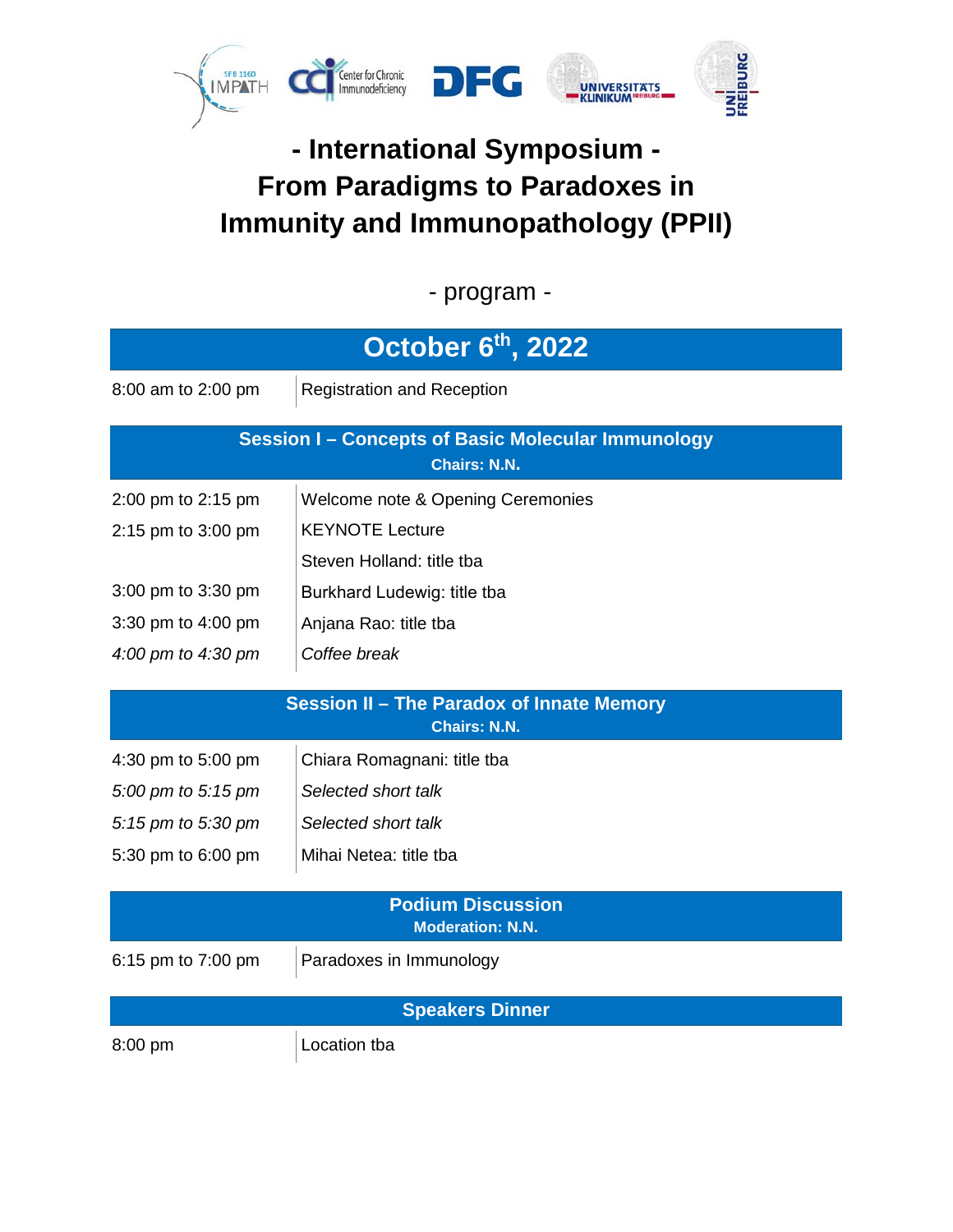

| October 7 <sup>th</sup> , 2022                                                    |                                        |  |
|-----------------------------------------------------------------------------------|----------------------------------------|--|
| 8:00 am to 8:30 am                                                                | <b>Registration and Reception</b>      |  |
| <b>Session III - Paradigms in Infection Immunity</b><br><b>Chairs: N.N.</b>       |                                        |  |
| 8:30 am to 8:45 am                                                                | Introduction to GEORGES KÖHLER Lecture |  |
| 8:45 am to 9:45 am                                                                | <b>GEORGES KÖHLER Lecture</b>          |  |
|                                                                                   | Bruce Beutler: title tba               |  |
| $9:45$ am to 10:15 am                                                             | <b>IMPATH Lecture</b>                  |  |
|                                                                                   | Martin Schwemmle: title tba            |  |
| 10:15 am to 10:30 am                                                              | Selected short talk                    |  |
| 10:30 am to 10:45 am                                                              | Selected short talk                    |  |
| 10:45 am to 11:15 am                                                              | Coffee break / industry exhibition     |  |
| Session IV - Impaired Immune Reactions and Immunopathology<br><b>Chairs: N.N.</b> |                                        |  |
| 11:15 am to 11:45 am                                                              | Sophie Hambleton: title tba            |  |
| 11:45 am to 12:00 pm                                                              | Selected short talk                    |  |
| 12:00 pm to 12:30 pm                                                              | Diane Mathis: title tba                |  |
| 12:30 pm to 12:45 pm                                                              | Selected short talk                    |  |
| 12:45 pm to 3:00 pm                                                               | Lunch break / industry exhibition      |  |
| Session V - Crosstalk in the Immune System<br><b>Chairs: N.N.</b>                 |                                        |  |
| 3:00 pm to 3:30 pm                                                                | Percy Knolle: title tba                |  |
| 3:30 pm to 3:45 pm                                                                | Selected short talk                    |  |
| 3:45 pm to 4:15 pm                                                                | Charlotte Scott: title tba             |  |
| 4:15 pm to 4:30 pm                                                                | Selected short talk                    |  |
| 4:30 pm to 4:45 pm                                                                | Selected short talk                    |  |
| 4:45 pm to 5:30 pm                                                                | Coffee break / industry exhibition     |  |
| Science Slam, Wine testing+Poster Session, e-voting prize                         |                                        |  |
| 5:30 pm to 7:00 pm                                                                | Conference venue                       |  |
| <b>Social Evening + Prize Ceremony</b>                                            |                                        |  |
| 8:00 pm                                                                           | Location tba                           |  |